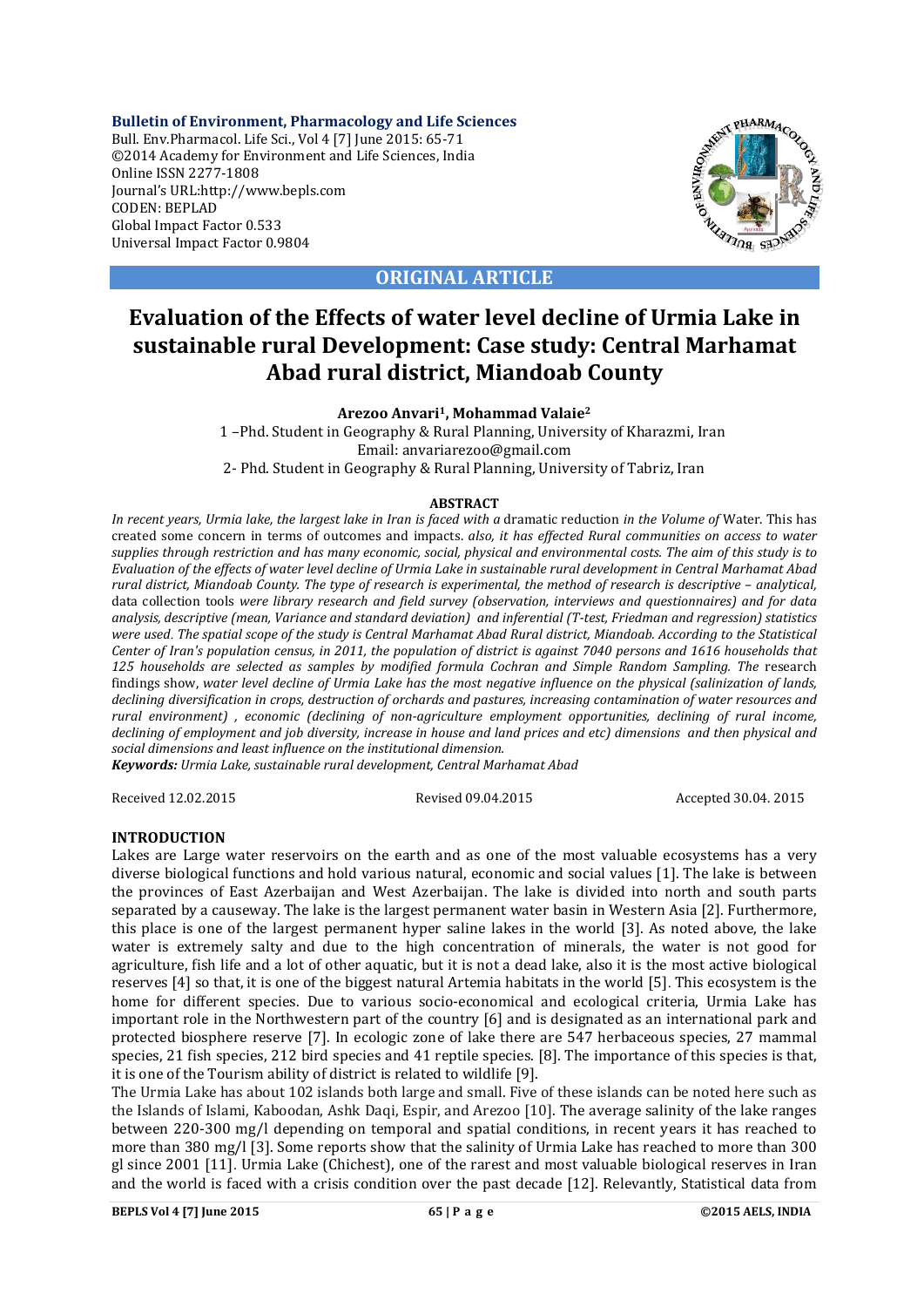1955 to 2007 show an overall decreasing trend in area from 5800 km2 to 4017 km2 and this leads to appearance of 1800 km2 salt marsh on adjacent lands [13]. The lake is threatened and has been demolished by the two groups inside and outside the system. The inside system agents which are the part of the essence of the lake system includes climate features, water resources, wildlife, vegetation, etc. The changes occurred in the characteristics of these agents has caused changes in the lake system [14]. So that 65 percent of the decline was from changes in inflow caused by climate change and decreased precipitation over the lake itself (10%) [15].In addition, the outside agents of the system is imposed from outside the system, these agents are man-made and are going to be dried by human exploitation such as overuse of surface water resources, and dam constructions and etc [14]. So that, construction of dams as one of the human intervention in this area allocated 25% of the degradation of the lake [15]. In this regard one quarter of the lake has changed to saline area in the last 10 years [6].



Resource: Climatechange.ir

Studies show that the Urmia Lake drying could underlie the broad ecological effects in the North West and even affect neighbor countries seriously. For example salt and dust particles may even damage the snow cover parts of the neighbor countries and alter the flow of water from the mountains and threaten water and food security [16]. It will force many people to abandon their villages and towns around the lake and a vast majority of the flora and fauna will be lost permanently [17]. Also, Water level decline of Urmia lake, unveiling of salt domes and the wind blows containing minerals and salt toward agricultural lands and fruit trees, agricultural land around the lake areas are highly vulnerable to destruction and disruption. results of consecutive drought, Water Shortage and improper irrigation practices, this matter is one of the majoring problems in the agricultural sector of the country and all over the world, and also in the area around Urmia Lake. In addition to this, in parallel reducing the level of the lake and reduce the evaporation rate, the environment temperature increases. This could act as a feedback cycle. That is what the lake area is reduced, the amount of heat discharged into the environment is increasing proportionally [18] and impact on crop pattern in the surrounding villages will be the result. More than 60 percent of the population around the Urmia lake lives in villages that includes 520 villages [19]. Hence paying attention to this condition and the impacts of this crisis must be considered among this huge rural population. This condition makes the salt transport agricultural area and reduces productivity and even reduce rural incomes, the production of the region and the province, employment in the agricultural sector, boom down side industries which is dependent on agriculture, and at last influenced the dimensions of sustainable development in the region [20]

Central Marhamat Abad rural district is located in the southern part of the Urmia lake and in the highly sensitive ecological region [21] And during the recent years it has been strongly influenced by the drying up of Urmia lake. So that this environmental crisis has different impacts on rural sustainable development especially in the economic, social, and physical environment dimensions. Hence the present study aimed to investigate the drying of Urmia lake and its impact on sustainable development in the surrounding villages and is to answer the following question:

Which dimension of sustainable rural development in the cast study is more effected by the declining the level of Urmia lake?

## **METHODOLOGY**

This study is *Experimental.* The method used to describe the characteristics of the study area is descriptive and analytical. Library research and field survey (observation, interviews and questionnaires) were used in order to collect the information in the study area. The spatial scope of the study is Central Marhamat Abad Rural district, Miandoab.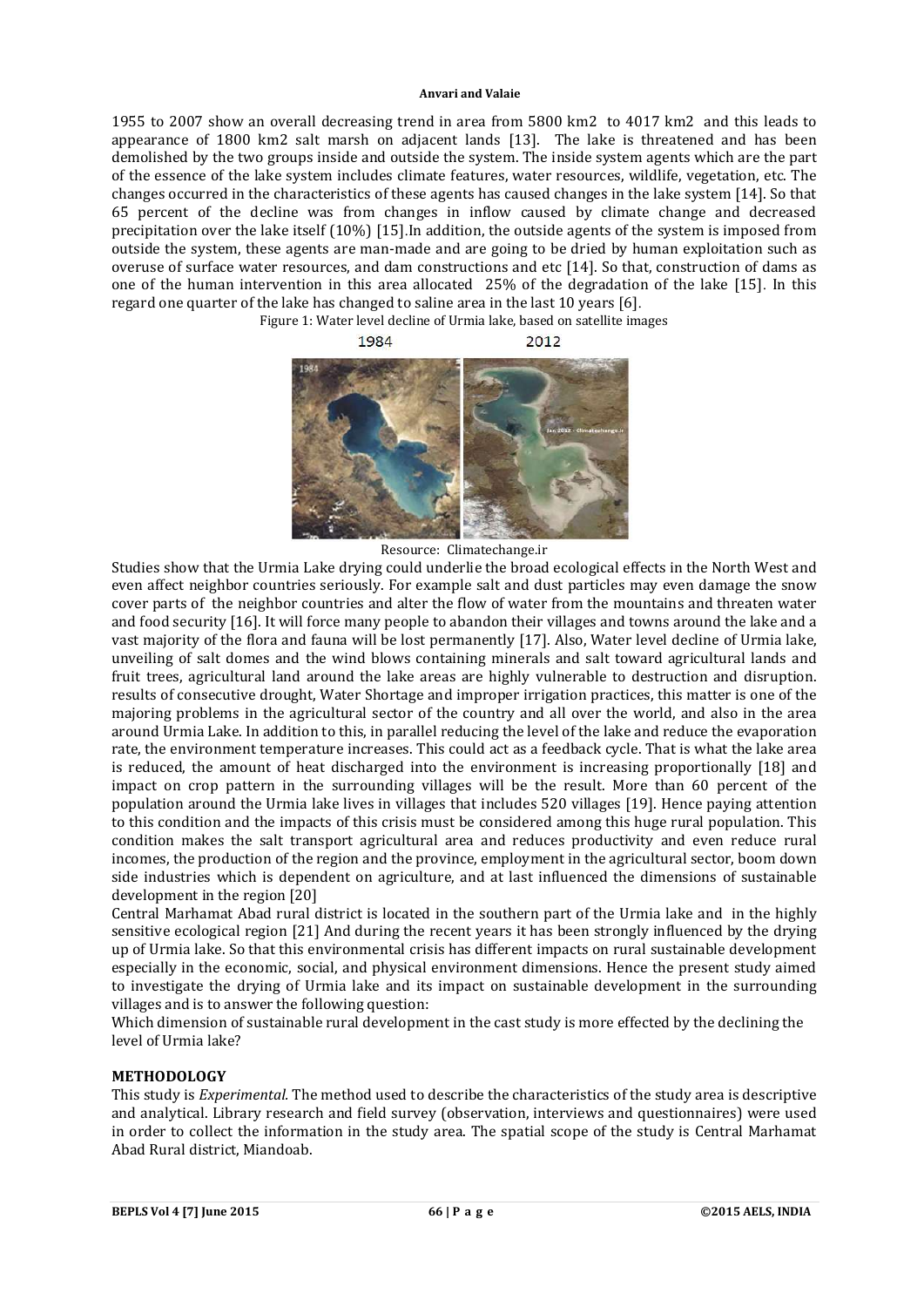This distinct has 6 villages, that all of them are located in the southern coast of Urmia lake and in a quite plain area. due to the low number of villages Sampling was not performed and all of the rural areas were considered as a part of the target population.

According to the Statistical Center of Iran's population census, in 1390, the population of district is against 7040 persons and 1616 households (The County Planning of Vest Azarbayjan, 1390:15) that 125 households are selected as samples by modified formula Cochran and Simple Random Sampling. Selecting households in each village was conducted randomly, till the equal opportunity to select the households be observed

Accordingly, in order to achieve the desired results, a questionnaire was formulated in 5 dimensions and 45 items to evaluate the effects of Urmia Lake on sustainable rural development of the case study rural district. The reliability of the questionnaire using Cronbach's alpha was calculated 0.529, which indicates that the data is normal. Continue to analyze the data obtained, T-test, Friedman and Multiple regression was used.  $T = 11.4 \pm 11.4 \pm 1.4$ 

|               | Table 1: dimensions and items of study                                                                                                                                                                                                                                                                                                                                                                                                                                                                                                                      |
|---------------|-------------------------------------------------------------------------------------------------------------------------------------------------------------------------------------------------------------------------------------------------------------------------------------------------------------------------------------------------------------------------------------------------------------------------------------------------------------------------------------------------------------------------------------------------------------|
| dimensions    | items                                                                                                                                                                                                                                                                                                                                                                                                                                                                                                                                                       |
| economic      | the possibility of non-farm employment opportunities, the amount of<br>rural income, Increase motivation to improve work, increase house<br>and land prices in the village, Rural access to credit and financial<br>services, increase f rural migration especially among the youth,<br>declining the areas of employment and job diversity,<br>improving the quality of infrastructure services, improving<br>communication infrastructure, increasing the price of agricultural<br>land in the village after Water level decline                          |
| social        | Life satisfaction, strengthen local institutions such as village councils,<br>increasing sympathy among villagers, changing shared values over<br>time, increasing access to information and communication<br>technologies, increasing crime rates, anomalies and inconsistencies in<br>the village, changing in the value of the local population, increasing<br>public participation in the affairs of the village, hope for the future,<br>increasing in confidence in the Council                                                                       |
| Environmental | The rate of salinization of agricultural land, an increase in natural<br>resource conservation and vegetation, the amount of diversification in<br>crops, recovery rate of waste disposal and waste<br>higher rates of rural drinking water quality, changes in agricultural<br>land, declining of orchards and pastures, allowing the collection and<br>disposal of surface water, increasing contamination of water<br>resources and the environment                                                                                                      |
| physical      | The possibility of improving the facilities in the village, amount of<br>housing Improvement,<br>Use of standard architectural styles in the housing sector, the<br>amount of improving in green spaces within the context of<br>housing, the rate of development of second houses in the villages,<br>the rate of improvement in construction methods, the amount of<br>improvement in rural roads (Asphalt, setting the table)                                                                                                                            |
| Institutional | The amount of experience in improving the rural environment,<br>The role of rural councils in establishing the relationship<br>between villagers, the ability of local institutions to provide<br>services in rural areas, Council's ability to create a friendly link<br>between farmers, rural administrators's ability to deal with the<br>crisis, having and access to proper equipment and financial<br>resources to deal with the salty land by rural institutions, local<br>authorities and county level efforts to improve production<br>efficiency |

Source: research findings

## **Introduction to study area**

Central Marhamat Abad Rural district is located in the northern part of Miandoab, the south of Urmia Lake and in the east of West Azarbaijan. According to the latest data of the Statistical Center of Iran and West Azarbaijan province Jihad agriculture, the study area contains 6 rural points (Rouian Faranegar system consulting engineers, 2011:3). the History of Central Marhamat Abad rural distric goes back thousands of years and to the oral literature arrives to Hulagu Khan period in Maragheh accordingly that because of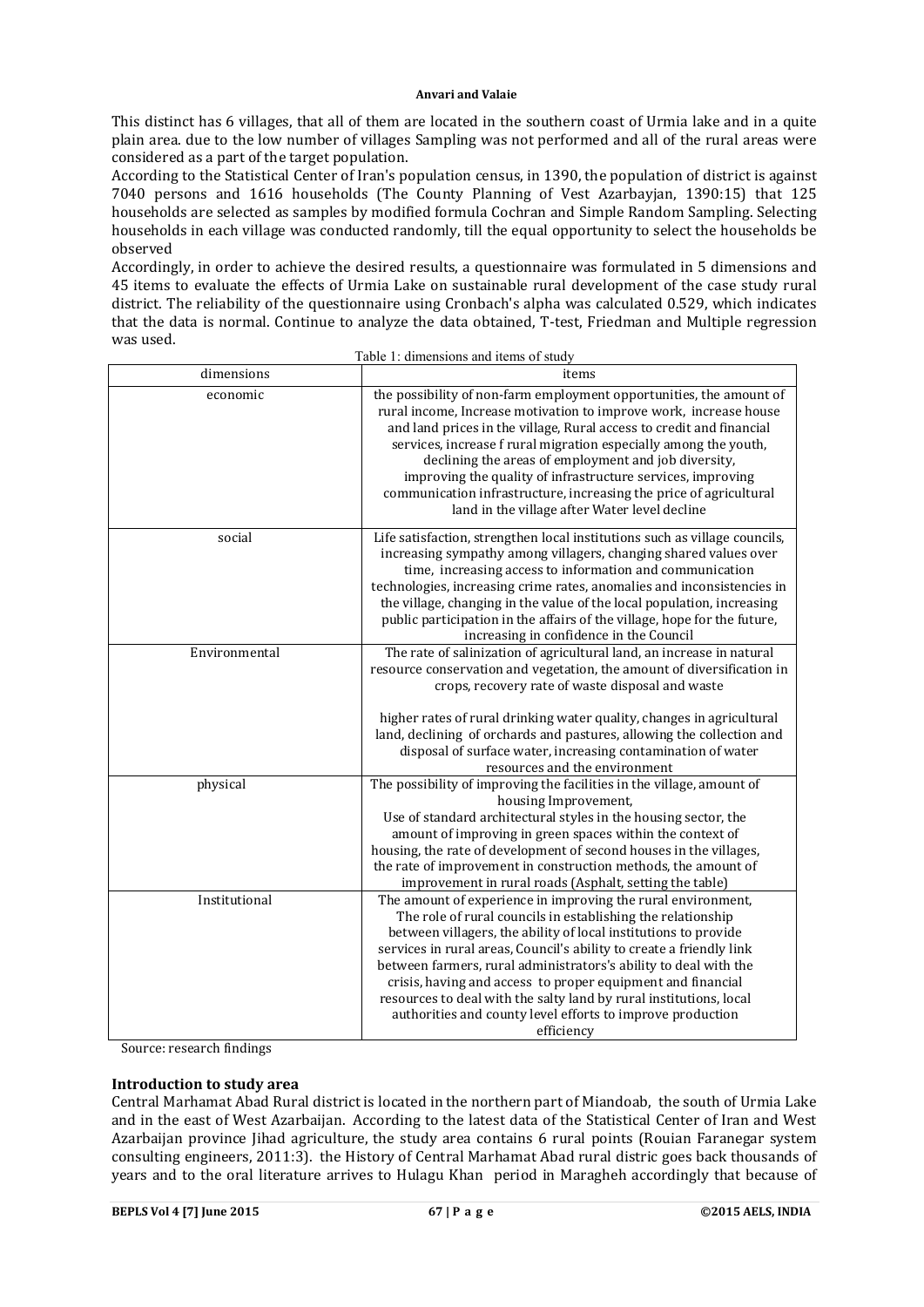good geographic and climatic conditions such as: Urmia lake, a few hundred kilometer forests famed as Shamat, proper hunting place and whereabouts of horse and sheep and proximity to *Zarineh* Rood *River* (Jaghatu) and the great Plains in the area, has been suitable place for farming and gardening. And because of enough water, agriculture , horticulture and other vital facilities join boom in this region.



Figure 2: Location of Central Marhamat Abad rural district in Miandoab county

## **RESEARCH FINDINGS**

Of the 125 respondents, 11.2% were single and 88.8% married, 75.2% male and 24.8% female, the average age 43.4 years, in terms of educational status 13.6% were illiterate, 44.8 literacy and primary education, 19.2 percent elementary and high school education, 22.4 percent have diplomas and diplomas to higher education. Also in terms of employment 44.8% of the respondents were employed as full-time farmers and ranchers (Table 2)

|                | Table 2: Descriptive statistics of respondents |       |         |       |         |
|----------------|------------------------------------------------|-------|---------|-------|---------|
|                | gender                                         | age   | educati | tahol | activit |
|                |                                                |       | on      |       | v       |
| N<br>Valid     | 125                                            | 125   | 125     | 125   | 125     |
| Mean           | 1.25                                           | 2.77  | 2.87    | 1.11  | 3.33    |
| Std. Deviation | .434                                           | 1.048 | 1.555   | .317  | 1.800   |
| Variance       | .188                                           | 1.099 | 2.419   | .100  | 3.238   |
| Sum            | 156                                            | 346   | 359     | 139   | 416     |

#### **Evaluation of Sustainable rural development (in five dimensions)**

In this part, dimensions of sustainable rural development in the five indicators (economic, social , physical, environmental and institutional ) have been studied by using T- test. Analysis of numeral average of dimensions of sustainable rural development among the rural households in the study area based on T- test, revealed low levels of sustainable rural development research in all indicators. As Table 3 shows, calculating the spectral range of residential households in the villages between 1 to 5 according to Likert scale is fluctuated, this rate is less than average condition (3) for all of the dimensions, that indicates negative impact of Water level decline of Urmia lake in all dimensions. The difference in the level of alpha 0/01 is Significant and their difference rate from the numerical utility is estimated to be negative.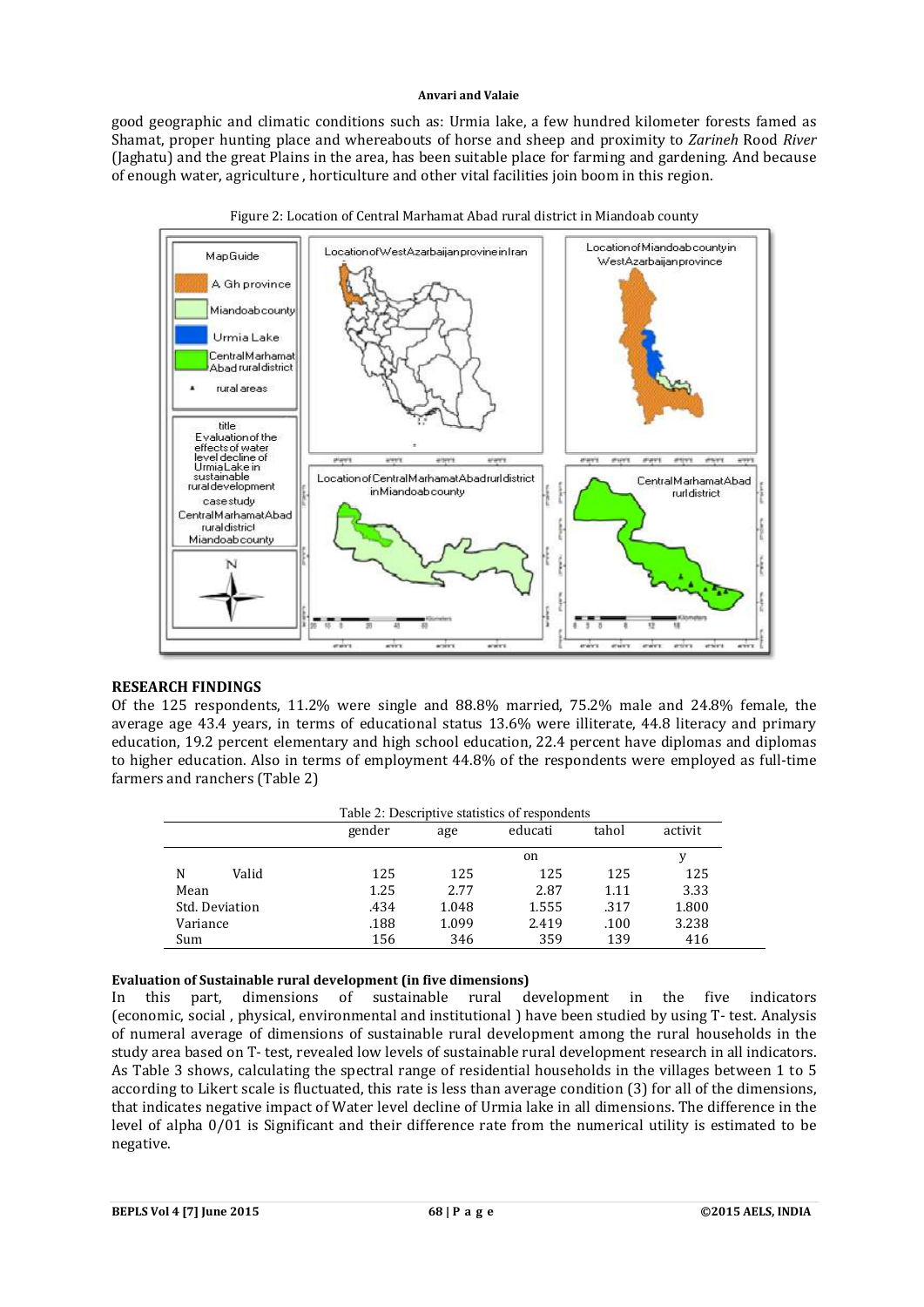| dimensions    | Test Value = $3$ |           |     |                        |                    |                                              |          |
|---------------|------------------|-----------|-----|------------------------|--------------------|----------------------------------------------|----------|
|               | Mean             |           | df  | Sig. $(2 -$<br>tailed) | Mean<br>Difference | 95% Confidence Interval<br>of the Difference |          |
|               |                  |           |     |                        |                    | Lower                                        | Upper    |
| economic      | 3.11             | 2.779     | 124 | .006                   | .11760             | .0338                                        | .2014    |
| social        | 2.86             | $-4.192$  | 124 | .000                   | $-13840$           | $-2037$                                      | $-.0731$ |
| ecological    | 2.82             | $-5.320$  | 124 | .000                   | $-17040$           | $-2338$                                      | $-.1070$ |
| physical      | 2.42             | $-18.709$ | 124 | .000                   | $-57600$           | $-6369$                                      | $-5151$  |
| institutional | 2.00             | $-26.288$ | 124 | .000                   | $-99700$           | $-1.07$                                      | $-921$   |

Table 3: Analysis of sustainable development dimensions of rural households after Water level decline of Urmia lake

The following study, examines (investigate), the relationship between the drying of Urmia Lake and sustainable rural development dimensions by using Friedman test.

As Table 4 shows, the Friedman test shows a significant difference between the score average of each sustainable rural development dimensions among studied households with respect to the alpha level of  $0/01$ . However, the highest ranking level belongs to the economic and the least is related to institutional dimension.

Analyzing the ranking average of obtained from the quantitative analysis of the dimensions of sustainable rural development dimensions shows the negative influence of Water level decline of Urmia lake in the economic and environmental dimensions and low influence on the physical dimension.

Water level decline and unveiling salt domes and translating it to the distinct agriculture lands, has reduced the efficiency of agricultural production, increased salinity and thereby has reduced income and increased rural migration(Table 4).

Table 4: Significant difference in the ranking average of Urmia lake drying and the dimensions of sustainable rural development, based on Friedman test.

| Mean | Mean Rank |
|------|-----------|
| 3.11 | 2.33      |
| 2.86 | 1.31      |
| 2.82 | 4.29      |
| 2.42 | 3.78      |
| 2.00 | 3.29      |
|      | 125       |
|      | 286.741   |
|      | 4         |
|      | .000      |
|      |           |

At this stage of the study, Urmia lake drying effects on the social, economic, physical, institutional, environmental dimension of sustainable rural development has been investigated (Table 5).

|  | Table 5: The impact of Urmia Lake drying on the dimensions of sustainable rural development |  |
|--|---------------------------------------------------------------------------------------------|--|
|--|---------------------------------------------------------------------------------------------|--|

| dimensions    | В     | Beta  | Std. Error |        | sig  |
|---------------|-------|-------|------------|--------|------|
| ecological    | 0.272 | 0.842 | 0.033      | 17.287 | .000 |
| economic      | 0.197 | 0.723 | 0.032      | 11.621 | .000 |
| physical      | 0.502 | 0.501 | 0.055      | 6.415  | .000 |
| social        | 0.217 | 0.436 | 0.054      | 5.739  | .000 |
| institutional | 0.357 | 0.231 | 0.050      | 2.631  | .010 |

Results from stepwise multiple regression test based on BETA values shows that Water level decline of Urmia lake has the greatest impact on the environmental (salinity of agricultural lands , reducing the diversity of crops, destroying of orchards and pasture in villages, an increase in water resources and rural environment pollution and etc),economic (reduction of non-agricultural employment opportunities, reduction of diversified and sustainable income, increase of housing prices and etc), physical and social aspects, and has the minimal impact on institutional dimension. According to the results, equation sustainable rural development in the study area is as follow:

Y= 0.842 ( X1) + 0.723 (X2)+ 0.501 ( X3) + 0.436 (X4) 0.231 ( X5)

Y= sustainable rural development, dependent variable

 $X_1$ ,  $X_5$  = sustainable rural development dimension, Independent variables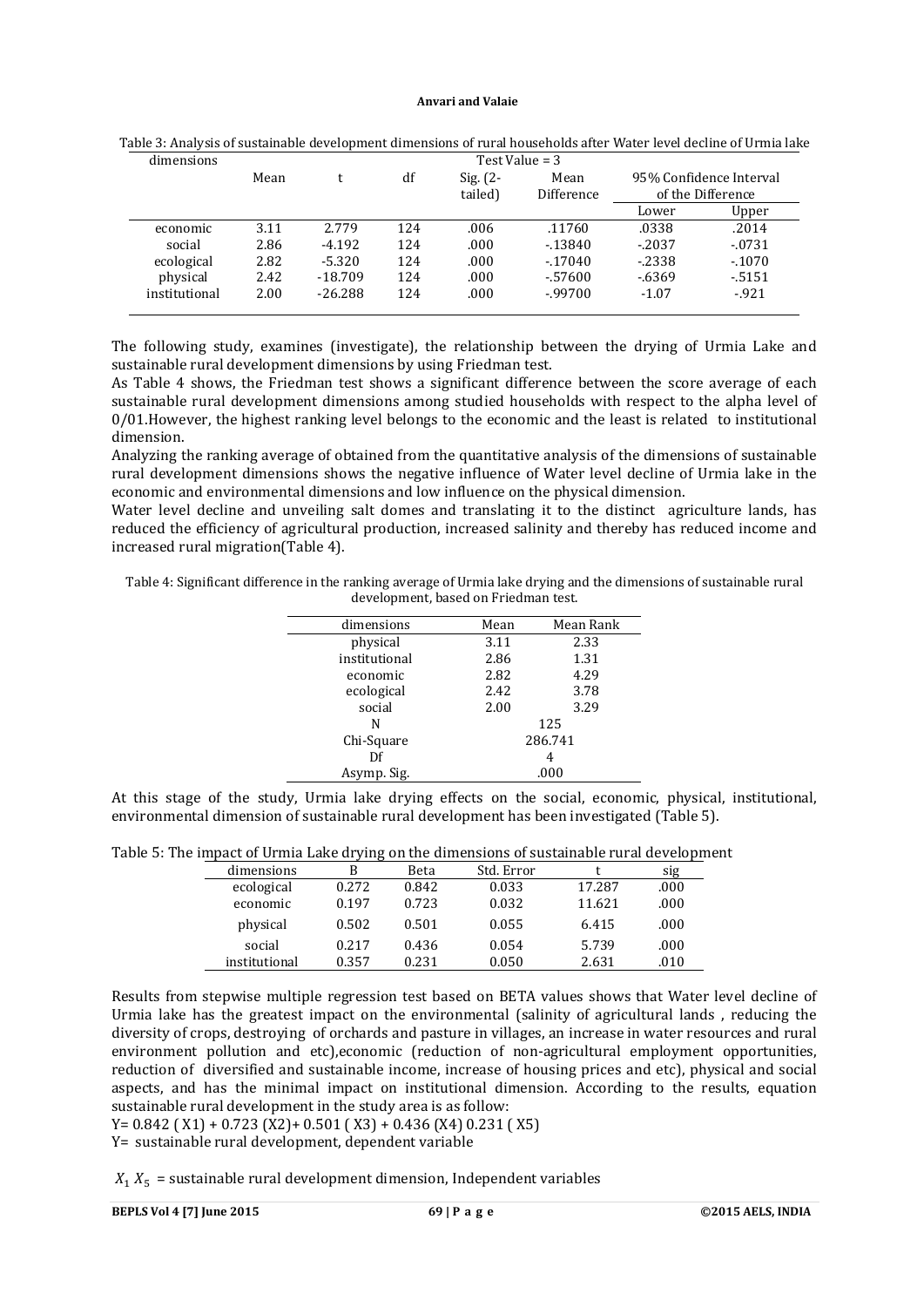### **DISCUSSION AND CONCLUSION**

The most important environmental hazard that happened in Iran is the water level decline of Urmia Lake. The results show that Urmia lake during the recent years have been exposed to drying and is effected its surrounding towns and villages especially in the southern part of the lake due to several factors such as some projects, consecutive drought, average increase in air temperature and increase in evaporation rate of the lake. So that, spreading drought and water level decline of the lake is one of the serious threats to agriculture, which is the largest source of income in the villages located in North West of Iran. The lake as natural exclusive system is threatened and has been demolished by the two groups inside and outside the system. The inside system agents which are the part of the essence of the lake system includes climate features, water resources, wildlife, etc. vegetation. The changes occurred in the characteristics of these agents has caused changes in the lake system. In addition, the outside agents of the system is imposed from outside the system, These agents are man-made and are going to be dried by human exploitation such as overuse of surface water resources, and dam constructions and etc. It has variety effects in sustainable rural development, especially in the economic, social, and physical and environment dimension in the study area. Hence, this study is to evaluate the effects of water level decline of Urmia Lake in sustainable rural development dimensions in Central Marhamat Abad rural district, Miandoab County which is located in the West part of Urmia Lake. Research findings show that Urmia lake drying has different effects in sustainable rural development dimensions in the study area. As T-test shows, condition of sustainable rural development dimensions in Central Marhamat Abad rural district is not in a desirable level. So that for all of the dimensions studied, it is lower than numerical utility (3). that Indicates a low level income of agriculture and non-agriculture activities, declining the areas of employment, job and economic diversity in the villages, declining of participation, trust and social cohesion, declining of quality in rural roads, declining the ability of local institutions and etc. the Friedman test shows a significant difference between the mean scores of each sustainable rural development dimensions among households surveyed with respect to the alpha level of 0/01. However, the highest ranking level belongs to the economic and the least to institutional dimension. The results of this test shows the negative influence of Water level decline of Urmia lake in the economic and environmental dimensions and low influence on the physical dimension. water level decline and unveiling salt domes and translating it to the distinct agriculture lands, has reduced the efficiency of agricultural production, increased salinity and thereby has reduced income and increased rural migration. In addition, the results from stepwise multiple regression test shows that water level decline of Urmia lake has the greatest impact on the environmental, economic physical and social aspects, and has the least impact on institutional dimension. the wind blows cause to spread salt on agriculture lands and this lead to decline the acreage of crops, rural incomes, the production of the region, employment, boom down side industries which is independent on agriculture, increase in salinization of land and agricultural land, declining of orchards and pastures, declining of groundwater levels, the loss of fruit trees and crops, Declining in non-agriculture employment opportunities and job diversity, increasing house prices and farm land, Increasing contamination of water resources and environment of the village, Weaken the power of local institutions, including the Council and the rural administrator, increasing crime rate, anomalies and inconsistencies in the In the studied villages, declining life expectancy, and therefore undermining the sustainable rural development dimension and Seasonal migration of rural youth to different cities.

### **REFERENCES**

- 1. Nazari Doost, A. (2002), Protection of Wetlands; Adapting to climate change, conservation of Iranian Wetlands Project, World Wetlands Day, Bulletin7.
- 2. Rezvantalab,S., Amrollahi, M. H. (2011).Investigation of Recent Changes in Urmia Salt Lake, International Journal of Chemical and Environmental Engineering; 3: 168-171.
- 3. Jaafari, Sh., Alizadeh Shabani, A., Danehkar, A. (2013), Investigation of coastline change of the Urmia Lake using remote sensing and GIS (1990 - 2012), International Journal of Aquatic Biology, 5: 215-220.
- 4. Aminian, S. (2011), evaluation of Urmia Lake ecotourism, Master's thesis, Zanjan university.
- 5. Abatzopoulos,T. J., Athanasios, D.,Baxevanis, G.V.,Triantaphyllidis, G. C., Erwin, L. P., Gilbert, Van Stappen, Sorgeloos, P.(2006),Quality Evaluation of Artemia Urmiana Giinther (Urmia Lake, Iran) With Special Emphasis on Its Particular Cyst Characteristics (International Study on Artemia Lxix), Aquaculture, 254: 442-454.
- 6. Hassanzadeh, E., Zarghami, M., Hassanzadeh, Y. (2012), Determining the Main Factors in Declining the Urmia Lake Level by Using System Dynamics Modeling, Water Resour Manage , 26:129–145.
- 7. Alipour, S. (2006), Hydrogeochemistry of seasonal variation of Urmia Salt Lake, Iran.
- 8. Bagherzadeh, A. ( 2012), Determining tourism value of National Park of Urmia Lake in Iran by family production function. UTMS journal of Economics 3 (2): 119–127.
- 9. Nasiri, N., Oskooee, M., Ghahremani, A. (1996), National Park Lake Urmia, West Azarbayjan Invironment protection organization press.